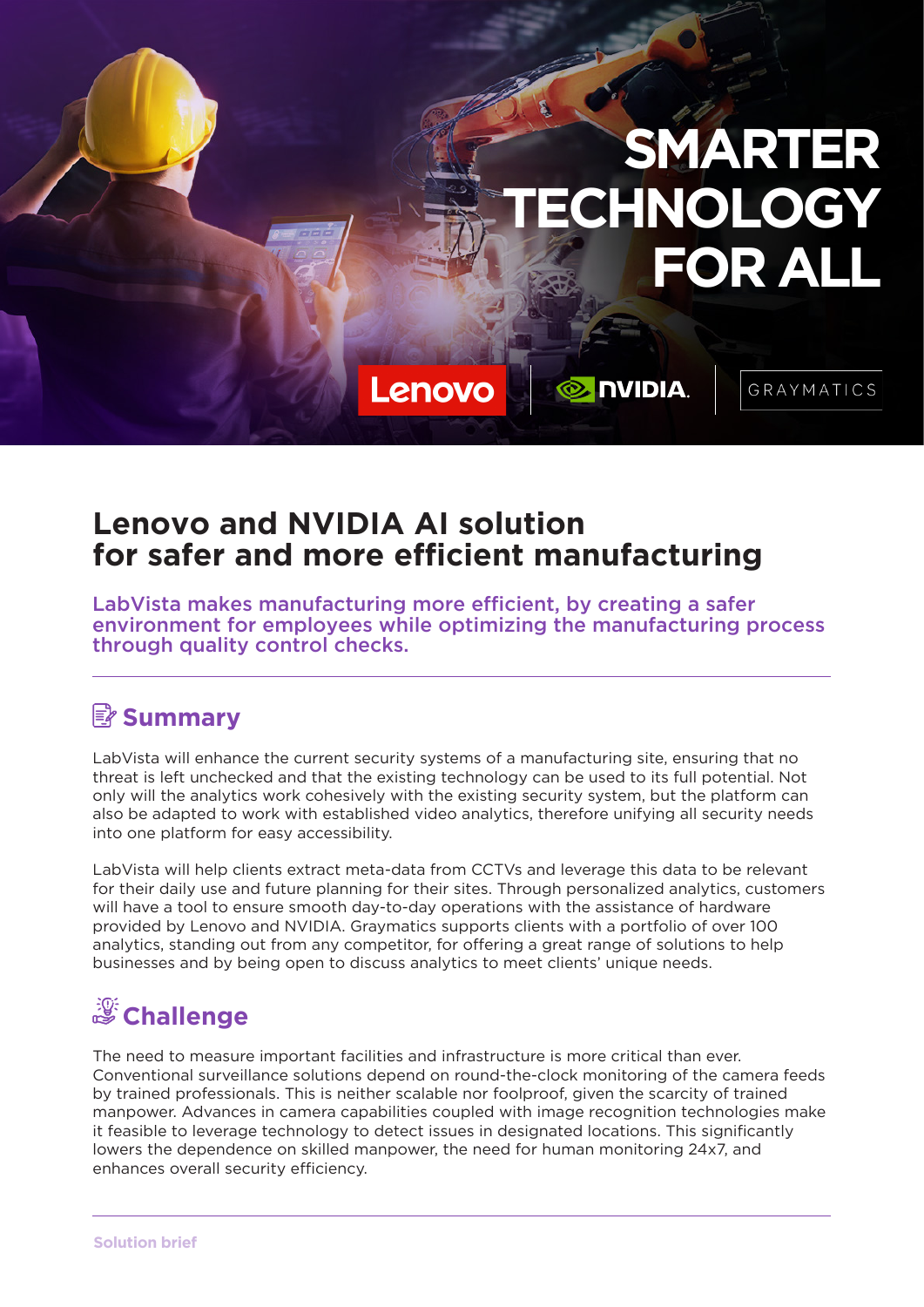## *Solution*

Lenovo, in partnership with Graymatics and NVIDIA, offers a solution that leads the AI video analytics industry, leveraging the best and deepest of AI technologies for extracting deep insights and enabling compelling solutions around installed CCTV base. With over 100 analytical solutions, Graymatics has worked on various smart manufacturing projects with our LabVista solution with leading groups across the globe - such as Rolls Royce and many more.

Some of the key features of the solution include:



## **Results**

The solution is designed to optimize the manufacturing process by ensuring the proper use of manufacturing space and conducting quality control checks on products. This ensures that products comply with standards and are not missing any components.

The joint solution makes the manufacturing process safer for employees, and it achieves that by detecting workplace accidents such as smoke and fire, as well as employee issues and altercations. LabVista even detects accident- prone machinery and can alert and warn personnel when they are in the presence of such devices. The technology also works as an access control device by monitoring employee access through facial recognition and tracking the location of unauthorized personnel. This technology is hugely beneficial in ensuring that employee safety and workplace efficiency are top priorities in the manufacturing industry.

### **Validated Architecture**

Graymatics Platform can be deployed on-premise, based on the requirement.

- Graymatics provides the hardware requirements.
- The OS Ubuntu is installed then Graymatics installs VISTA on the server
	- (1 5 days installation window).
- Pricing for software licenses are based on the number of cameras and license duration.
- **•** Further updates and applications can be acquired separately.

The solution is microservices-based architecture. It helps in deploying software components as a suite of independently deployable, modular services in which each service runs a unique process and communicates through a well-defined, lightweight mechanism to serve a G3CAI video analytics platform. As an NVIDIA-Certified System, the Lenovo ThinkSystem SE350 has been optimized for the best performance on GPU-accelerated workloads, as well as validated for key capabilities in manageability and security.